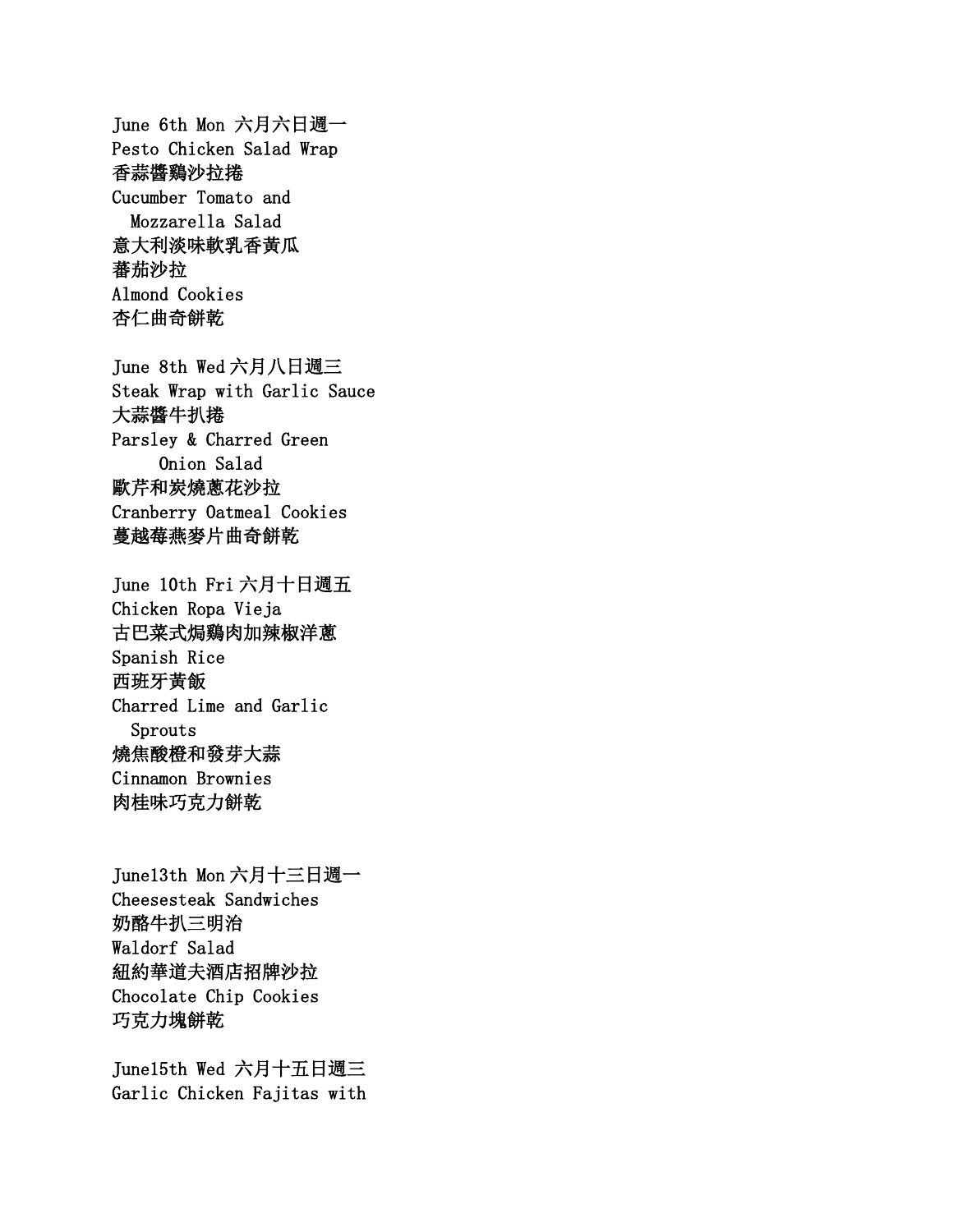lime Crema 大蒜混酸橙果味鷄塊 Corn Salad with Quick Pickled Onions 醃洋葱玉米沙拉 Chocolate Cookies 巧克力餅乾 June17th Fri 六月十七日週五 Sausage & Pepper Sandwich 香腸辣椒三明治 Spinach Salad with Honey Mustard dressing 蜂蜜芥茉醬菠菜沙拉 Cherry Almond Chocolate Cookies 櫻桃杏仁巧克力曲奇餅 June20th Mon 六月二十日週一 Kielbasa 波蘭煙香紅腸 Watermelon Feta Mint Salad 羊乳酪沙拉混西瓜和薄荷 Red Velvet Cookies 紅天鵝絨色曲奇餅乾 June22nd Wed 六月廿二日週三 Chicken with Chimichurri 阿根廷名醬料醃鷄塊 Apple & Beet Salad 蘋果甜菜沙拉 Cinnamon Apple Bread 肉桂蘋果麵包 June24th Fri 六月廿四日週五 Penne Bolognese 意大利肉醬通心粉

Citrus Fennel & Broccoli Salad 柑橘茴香椰菜沙拉 Thumbprint Cookies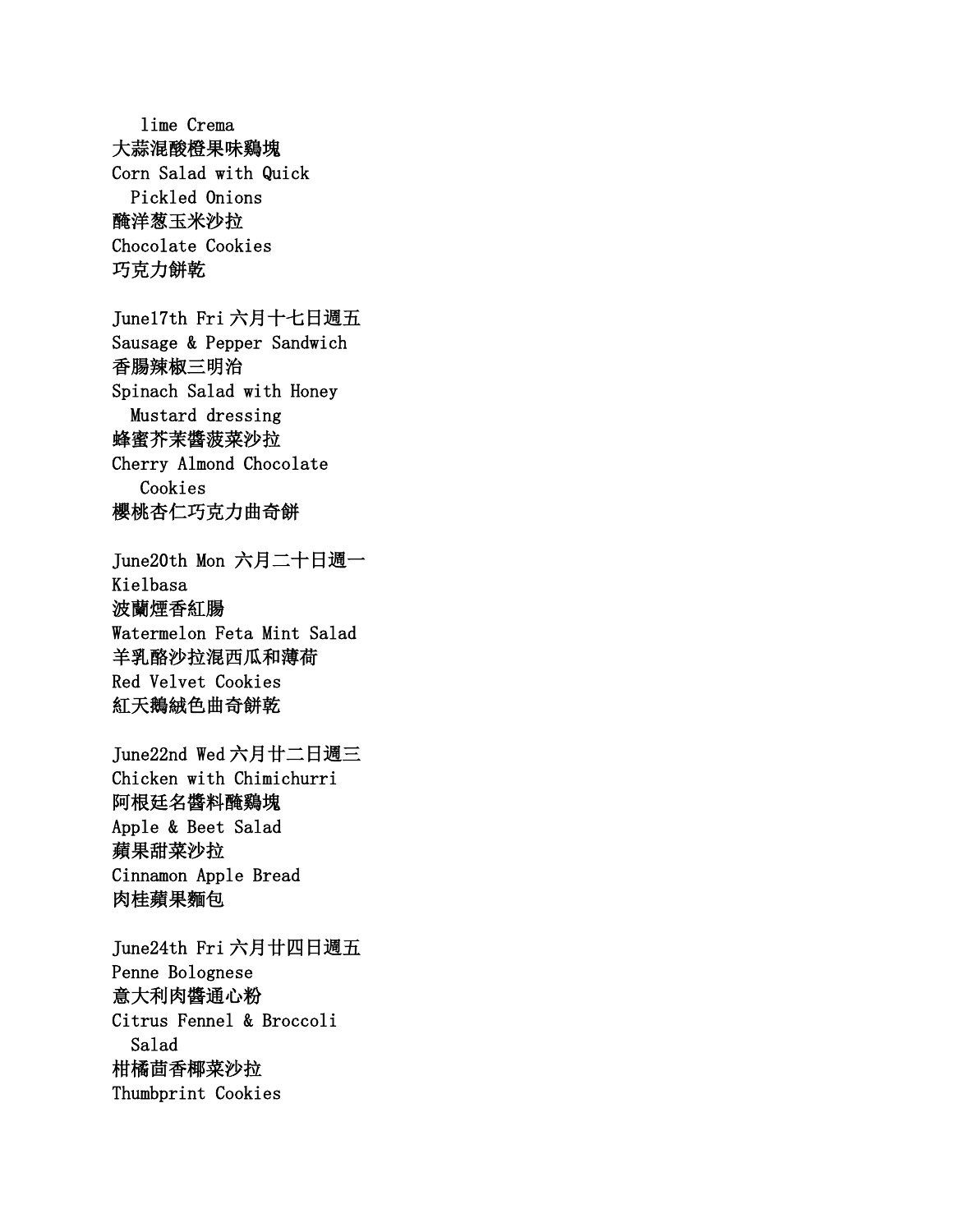## 手指型曲奇餅乾

June27thMon 六月廿七日週一 Lemon Oregano Chicken with Yogurt Sauce 希臘式檸檬酸奶汁醃鷄 Chickpea & Cucumber Salad 鷹咀豆黃瓜沙拉 Ginger Cookies 羗味曲奇餅乾

June29thWed 六月廿九日週三 Lebanese Beef and Herb meatballs 黎巴嫩菜式牛肉香草肉球 Turmeric Rice 薑黃飯 Tomato & Cucumber salad 蕃茄黃瓜沙拉 Blondies 淡味餅乾

Above are the menu for the month of June 2022 subject to change without notice 以上為 2022 年六月份餐單,如有更 改恕不另行通知。 Free lunch boxes provided between 12.30pm-1.30pm in Lake City Community Center 免費午餐盒供應由中午十二時半至下午 時一時半在湖城社區中心發放。

Free Majong Games available 免費麻雀娛樂 Chair Yoga, Tai-chi, watercolor